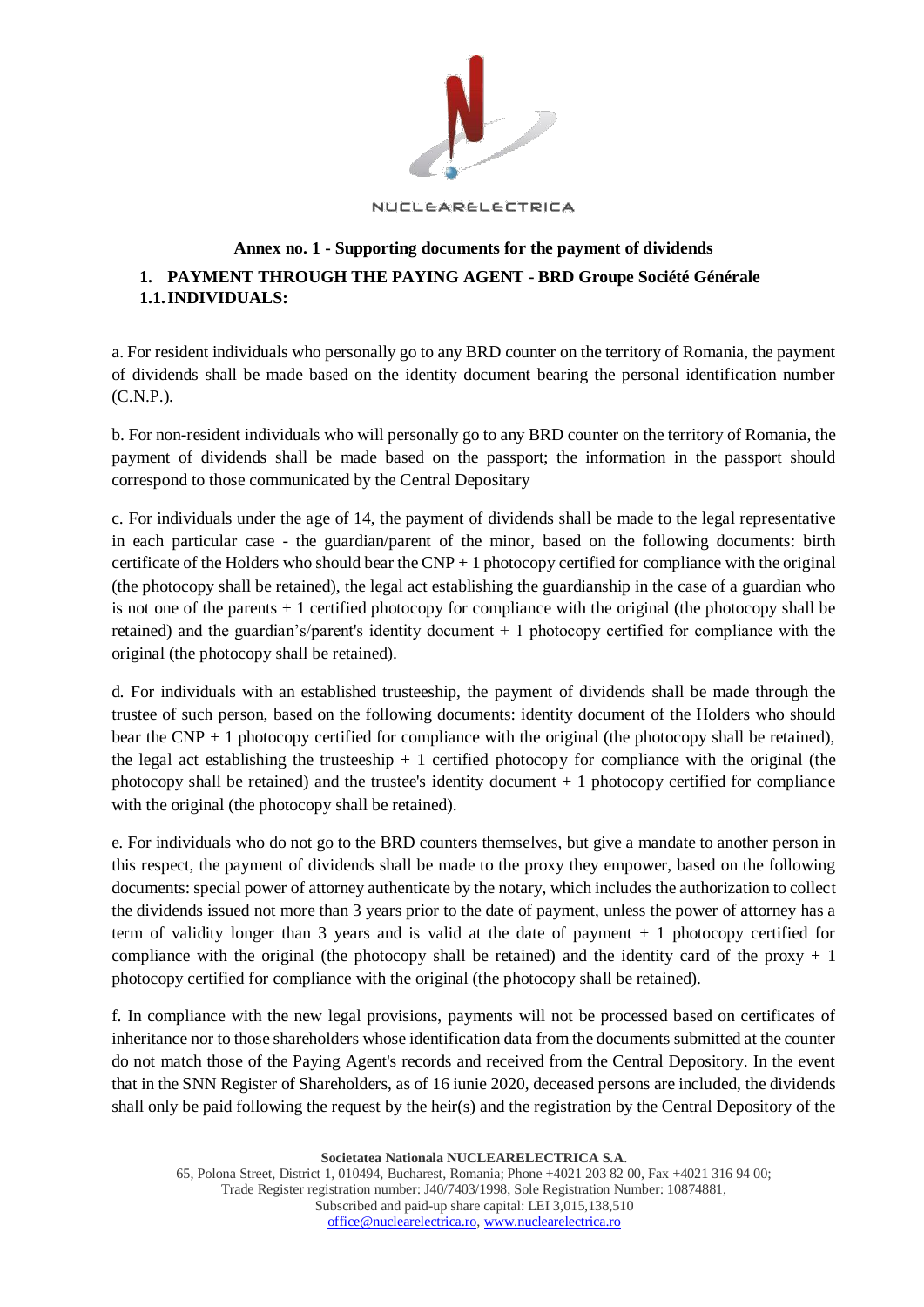direct transfer of ownership for the financial instruments as an effect of the succession, in compliance with the applicable Legal Regime, as well as after updating the data in the paying agent's records, following the request of the Central Depository. Should the shareholder not be found in the shareholders database held by the BRD paying agent, the former shall be asked to contact the Central Depositary in order to remedy this problem.

g. For the payments through bank transfer to different banks than BRD, the afore-mentioned documents shall also be accompanied by a statement of account certified by the bank where the transfer of dividends is requested or a supporting document issued by the bank showing the account holder referred to above. The account holder can only be the shareholder.

## **1.2. LEGAL ENTITIES:**

Legal entity shareholders, by means of the legal or conventional representative, shall submit:

- $\triangleright$  copy of the certificate of incorporation certified by the legal representative as a "certified true" copy";
- $\triangleright$  copy of the document certifying the capacity of legal representative of the company (confirmation of company details issued by the trade register/equivalent entity - for the entities of foreign nationality) - certified by the legal representative as a "certified true copy";
- $\triangleright$  copy of the documents certifying the capacity of conventional representative of the signatory of the application, if applicable - certified by the legal representative as a "certified true copy";
- ➢ statement of account or a document issued by the bank (signed and stamped) confirming the existence of the account on the name of the holder - legal entity, specifying the IBAN code, **in original**;

Note: The documents submitted by individual/legal entity shareholders in a foreign language shall be accompanied by a certified translation into Romanian and if they are issued by a foreign authority they should be apostilled or featured with superlegalization, as the case may be.

## **2. PAYMENT THROUGH THE CENTRAL DEPOSITARY**

2.1. Shareholders who are individuals, either personally or through a legal or conventional representative, shall submit to the Central Depository (at least 4 business days prior to the date of payment) the IBAN code collection form, specifying the bank and account (IBAN code) opened on the name of the shareholder; the template is available on the website of the Central Depositary (www.depozitarulcentral.ro), accompanied by:

- $\geq$  copy of the valid identity document in which the personal identification number is clearly legible - certified by the holder as a "**certified true copy**"; as well as information regarding the telephone/fax number and the e-mail address
- $\triangleright$  statement of account or a document issued by the bank (signed and stamped) confirming the existence of the account on the name of the shareholder, specifying the IBAN code, **in original**;
- $\triangleright$  copy of the documents certifying the capacity of the signatory of the application as a legal or conventional representative, if applicable - certified by the holder as a "certified true copy";
- $\triangleright$  Shareholders who are non-resident individuals wishing to apply the more favorable provisions of the Double Taxation Convention concluded between Romania and their country of residence should submit the certificate of tax residence for the year in which the dividends are paid, within the term of validity, in original or certified copy with apostille/with superlegalization, if the case

**Societatea Nationala NUCLEARELECTRICA S.A**.

65, Polona Street, District 1, 010494, Bucharest, Romania; Phone +4021 203 82 00, Fax +4021 316 94 00; Trade Register registration number: J40/7403/1998, Sole Registration Number: 10874881, Subscribed and paid-up share capital: LEI 3,015,138,510 [office@nuclearelectrica.ro,](mailto:office@nuclearelectrica.ro) [www.nuclearelectrica.ro](http://www.nuclearelectrica.ro/)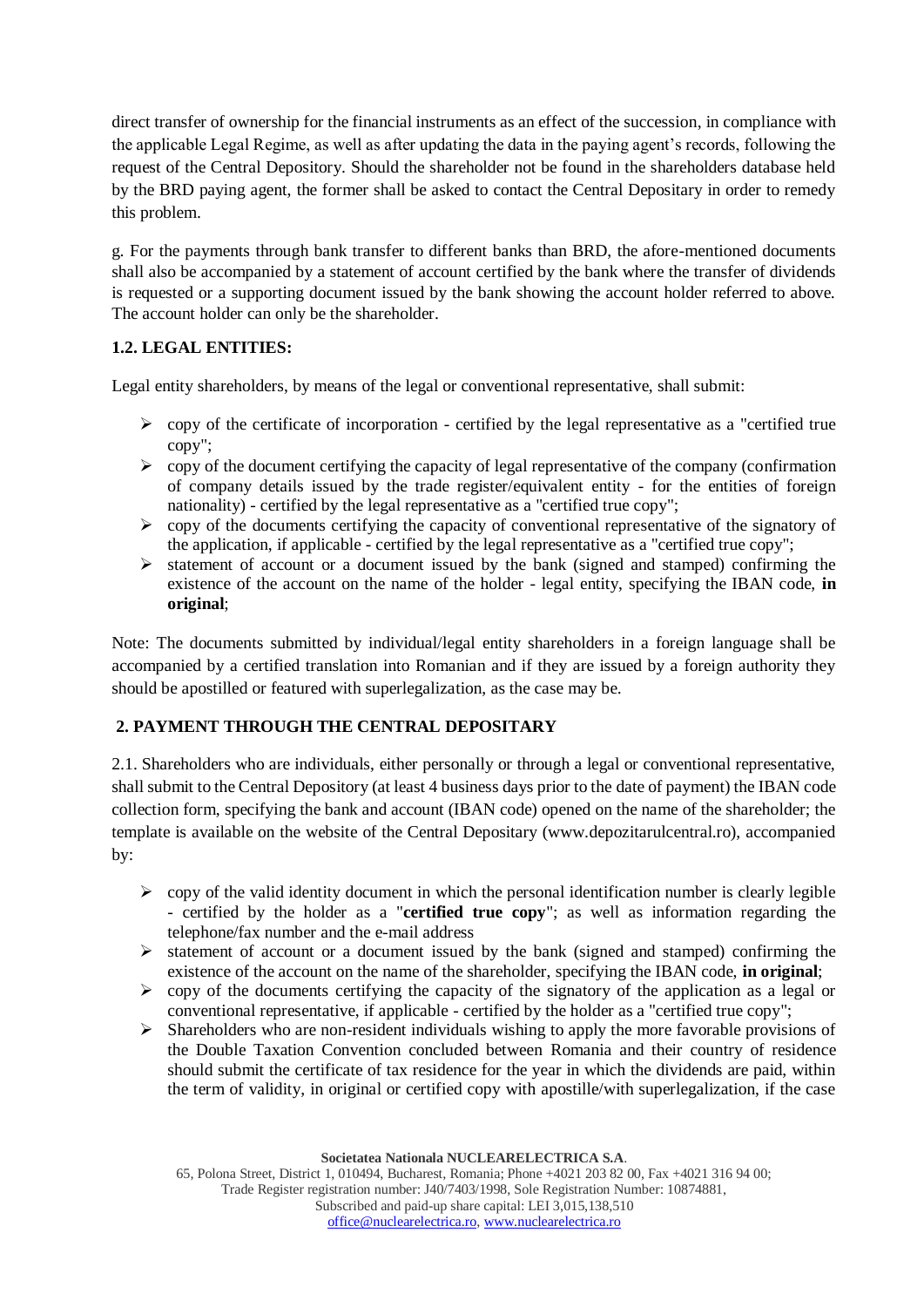may be, accompanied by an authorized translation, as well as contact details for any clarifications regarding the certificates of tax residence.

2.2. Shareholders who are legal entities, either personally or through a legal or conventional representative, shall submit to the Central Depository the IBAN code collection form, specifying the bank and account (IBAN code) opened on the name of the shareholder; the template is available on the website of the Central Depositary (www.depozitarulcentral.ro), accompanied by:

➢ copy of the certificate of incorporation - certified by the holder as a "**certified true copy**";

 $\triangleright$  copy of the document certifying the capacity of legal representative of the company (confirmation of company details issued by the trade register/equivalent entity - for the entities of foreign nationality) - certified by the holder as a "**certified true copy**";

 $\triangleright$  copy of the documents certifying the capacity of conventional representative of the signatory of the application, if applicable - certified by the holder as a "**certified true copy**";

 $\triangleright$  statement of account or a document issued by the bank (signed and stamped) confirming the existence of the account on the name of the holder - legal entity, specifying the IBAN code, **in original**;

➢ Shareholders who are non-resident legal entities/other entities wishing to apply the more favorable provisions of the Double Taxation Convention concluded between Romania and their country of residence should submit the certificate of tax residence for the year in which the dividends are paid, within the term of validity, in original or certified copy with apostille/with superlegalization, if the case may be, accompanied by an authorized translation, as well as contact details for any clarifications regarding the certificates of tax residence.

3. In the case of **PENSION FUNDS**, the following documents shall be submitted to the issuer:

- ➢ copy of the identity card of the legal representative of the fund management company within the term of validity - identity card/document bearing the CNP for Romanian citizens or passport bearing the identification number for foreign citizens;
- ➢ copy of the confirmation of company details for the fund management company/other equivalent document, not older than 3 months, mentioning the legal representative of the fund management company;
- $\triangleright$  copy of the certificate of incorporation/other equivalent document for the fund management company;
- $\triangleright$  a copy of the regulator's decision certifying the authorization of the fund management company and the pension fund;
- ➢ for non-residents: certificate of tax residence, in original or in certified copy, within the term of validity, with an appostile/superlegalization, as the case may be, accompanied by a certified translation into Romanian, an affidavit of the legal representative of the fund management company certifying that the authorization of the fund management company and of the pension fund is valid at the time of payment and, if available, information on the official website of the home regulator in the home country where the status of pension fund may be checked.

4. For **INVESTMENT FUNDS** with no legal personality, classified as such under the regulations on the market capital in Romania, the following documents shall be submitted to the issuer:

- $\triangleright$  An affidavit signed by the legal representative/investment fund, whereby the following are declared:
- type of investment fund (open investment fund/closed investment fund)

**Societatea Nationala NUCLEARELECTRICA S.A**.

65, Polona Street, District 1, 010494, Bucharest, Romania; Phone +4021 203 82 00, Fax +4021 316 94 00; Trade Register registration number: J40/7403/1998, Sole Registration Number: 10874881, Subscribed and paid-up share capital: LEI 3,015,138,510 [office@nuclearelectrica.ro,](mailto:office@nuclearelectrica.ro) [www.nuclearelectrica.ro](http://www.nuclearelectrica.ro/)